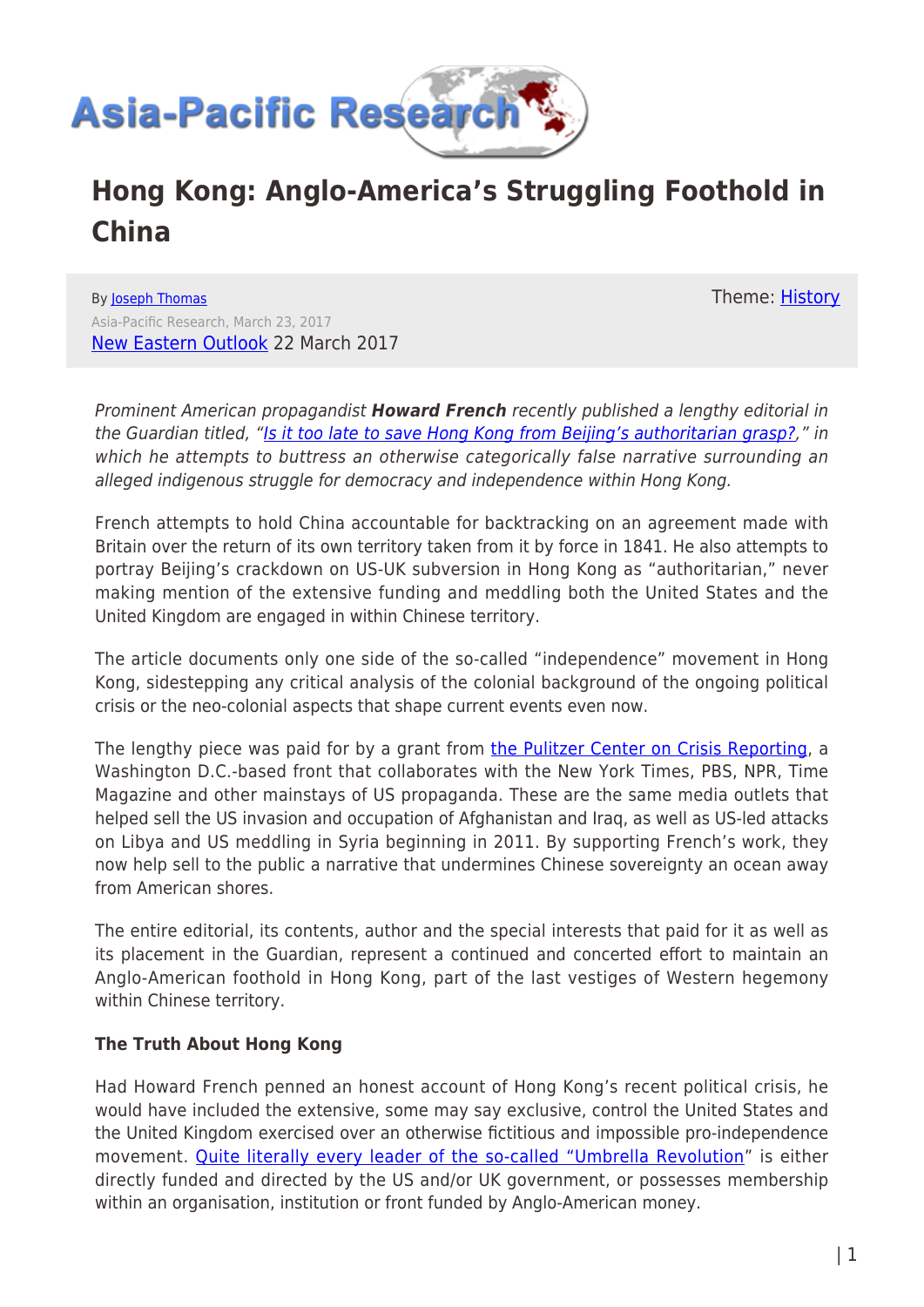

The notion that a teen-aged **Joshua Wong** was single-handedly defying Beijing is preposterous even at face value. He was but one cog of a

much larger, well-documented foreign-funded machines aimed at stirring up conflict within Hong Kong, undermine Beijing's control of the territory and infect Chinese society as a whole with notions of Western-style "democracy."

Just months before the 2014 "Umbrella Revolution," one of its leaders, **Martin Lee**, was literally in Washington D.C., before members of the National Endowment for Democracy (NED), pleading for material and political support for upcoming demonstrations. Toward the end of that same year, and despite NED denying Lee was a protest leader, Lee would find himself in the streets of Hong Kong leading the protests from the front shoulder-to-shoulder with **Benny Tai** and Joshua Wong.

Ironically, after the protests diminished and were finally pushed off the streets by both local police and impatient residents, Lee, Tai and Wong would be invited to Washington D.C. for a special event organised by NED subsidiary, Freedom House, dubbed, "[Three Hong Kong](https://freedomhouse.org/event/75th-anniversary-special-event-honoring-three-generations-hong-kong-democracy-activists) [Heroes.](https://freedomhouse.org/event/75th-anniversary-special-event-honoring-three-generations-hong-kong-democracy-activists)" The three protest leaders, having attempted to shake off accusations of being Washington puppets, or even protest leaders altogether, would take to the stage with yellow umbrellas in hand.

Howard French, and others attempting to persuade Western audiences of their version of events in Hong Kong omit these critical facts regarding the foreign-funded and directed nature of the "pro-independence" movement. They do so intentionally, with French himself being [a 2011 Open Society fellow](https://www.howardwfrench.com/bio/), Open Society being one of several fronts the US has channelled money through in support of subversion in Hong Kong.

In reality, there is nothing "pro-independence" about the movement in Hong Kong. It is simply the latest in a centuries-long attempt by Western powers to project geopolitical hegemony into Asia and more specifically, upon China itself.

French's lengthy lament regarding China's "authoritarianism" captures what may possibly be frustration that Washington and London's tricks no longer work, and the more "Umbrella Revolutions" they attempt to organise against Beijing, the more familiar the Chinese public will be with them and subsequently, the more determined they will become to frustrate them.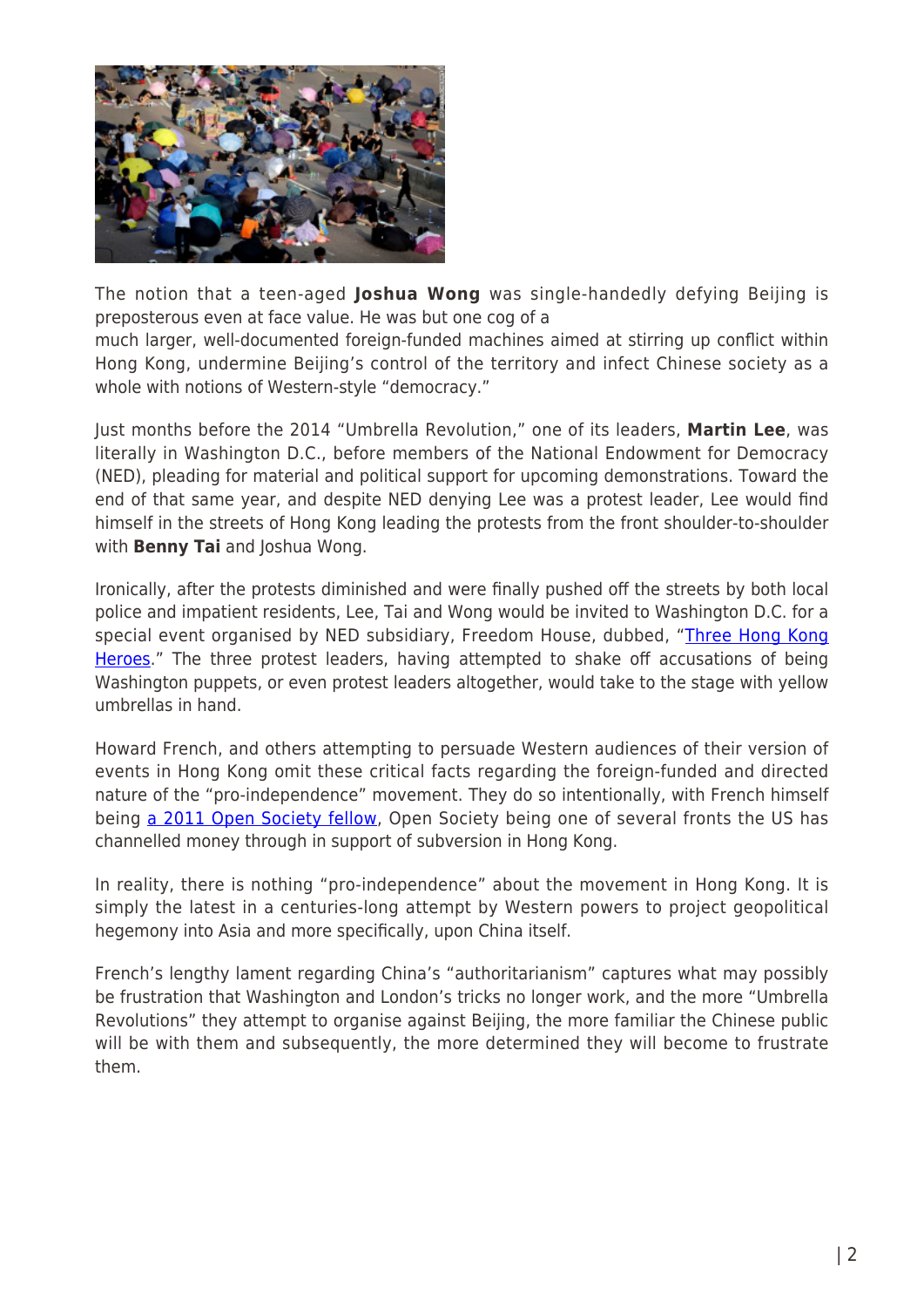

Additionally, China's influence over Hong Kong and even across Asia as a whole, is stronger, more sustainable and continuously expanding versus waning Western influence. Spectacular political stunts like the "Umbrella Revolution" attempt to leverage global public opinion over which the US media still maintains considerable influence, but ultimately such strategies have been confounded by Beijing and are, in the long-term, unsustainable.

Hong Kong represents a past, strong bastion of Western colonial power, now struggling to maintain itself even as a minor regional foothold. Despite the efforts of manipulators like Howard French and media platforms that lend themselves to his disingenuous narrative, footholds like Hong Kong will continue to diminish until the last remnants of the West's colonial past are all but swept from modern geopolitics and permanently assigned to the pages of history.

*Joseph Thomas* is chief editor of Thailand-based geopolitical journal, [The New Atlas](https://www.thenewatlas.org/) and contributor to the online magazine "[New Eastern Outlook"](https://journal-neo.org/).

<https://journal-neo.org/2017/03/22/hong-kong-anglo-americas-struggling-foothold-in-china/>

The original source of this article is [New Eastern Outlook](https://journal-neo.org/2017/03/22/hong-kong-anglo-americas-struggling-foothold-in-china/) Copyright © [Joseph Thomas,](https://www.asia-pacificresearch.com/author/joseph-thomas) [New Eastern Outlook](https://journal-neo.org/2017/03/22/hong-kong-anglo-americas-struggling-foothold-in-china/), 2017

## **[Comment on Global Research Articles on our Facebook page](https://www.facebook.com/GlobalResearchCRG)**

## **[Become a Member of Global Research](https://store.globalresearch.ca/member/)**

Articles by: **[Joseph Thomas](https://www.asia-pacificresearch.com/author/joseph-thomas)**

**Disclaimer:** The contents of this article are of sole responsibility of the author(s). Asia-Pacific Research will not be responsible for any inaccurate or incorrect statement in this article. Asia-Pacific Research grants permission to cross-post Asia-Pacific Research articles on community internet sites as long the source and copyright are acknowledged together with a hyperlink to the original Asia-Pacific Research article. For publication of Asia-Pacific Research articles in print or other forms including commercial internet sites, contact: *[editors@asia-pacificresearch.com](mailto:editors@asia-pacificresearch.com)* 

[www.asia-pacificresearch.com](https://www.asia-pacificresearch.com) contains copyrighted material the use of which has not always been specifically authorized by the copyright owner. We are making such material available to our readers under the provisions of "fair use" in an effort to